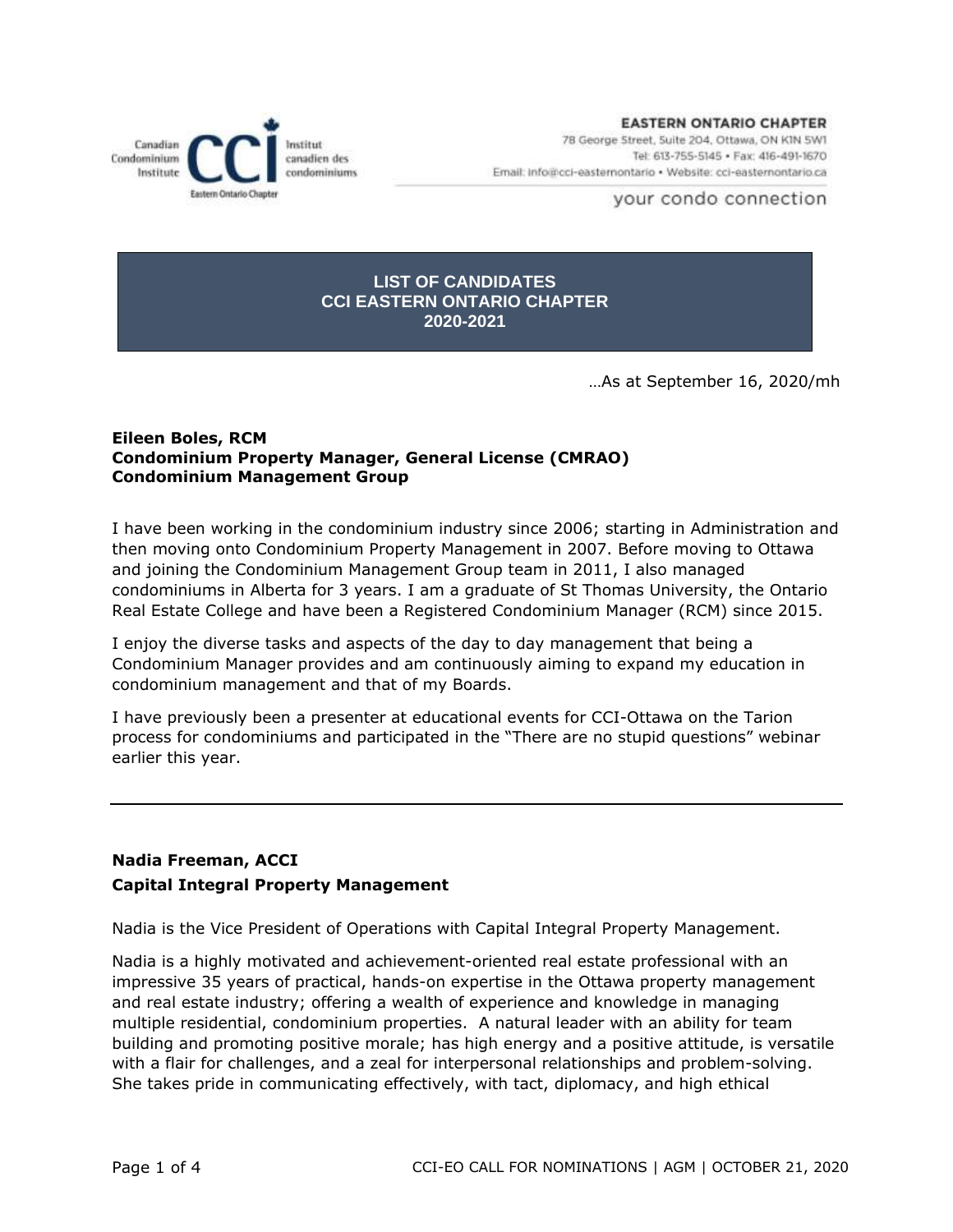standards especially in areas of building long-term relationships by establishing high levels of confidence and trust.

Nadia is also responsible for coordination and supervision of staff training with respect to building operations, audit requirements, municipal property standards, and all applicable legislation

Nadia is involved in Building Owners and Managers Association (BOMA), the Canadian Condominium Institute (CCI), and a member of the Building Envelope Council (BECOR).

For the last several years she has been a judge for the Canadian Federation Housing Awards Program. This included Rental Development of the Year, Offsite and Onsite Employee of the Year and Property Manager of the Year.

She is also involved with the Eastern Ontario Landlord Organization (EOLO), dealing with the City to reduce property taxes for landlords. She received certificate for the rental buildings through the Certified Rental Building Program.

She is a Supreme Court appointed Administrator/Inspector.

Nadia was on the Condominium Management Regulatory Authority of Ontario (CMRAO) Stakeholder Condominium Implementation Working Group, implementing changes to the Act. Nadia has been appointed by the CMRAO to hear complaints or appeals filed with the Discipline Committee and the Appeals Committee and is a committee member for preparing course documents and competencies for both Limited Licensees and General Licensees.

# **Vincenza Galatone (Hons), B.Eng., MA Sc., PhD, MPA**

One of 11 candidates invited to a second interview for four Board positions within the Condominium Authority of Ontario (Four (4) new Directors announced on September 16, 2020).

Chair, Tarion's Consumer Advisory Council, as of January 2020.

President, Board of Directors, OCSCC 955 (new term, already completed 3-year term this year)

Resident owner (1) and non-resident owner (1) of condominiums in Ottawa since 2014.

Owner of Condominium (self-managed condominium) in Montreal, Quebec since 2012. Member of Landscape Committee. Individual members of Regroupement des Gestionnaires et des Corpropriétaires du Quebec (RGCQ).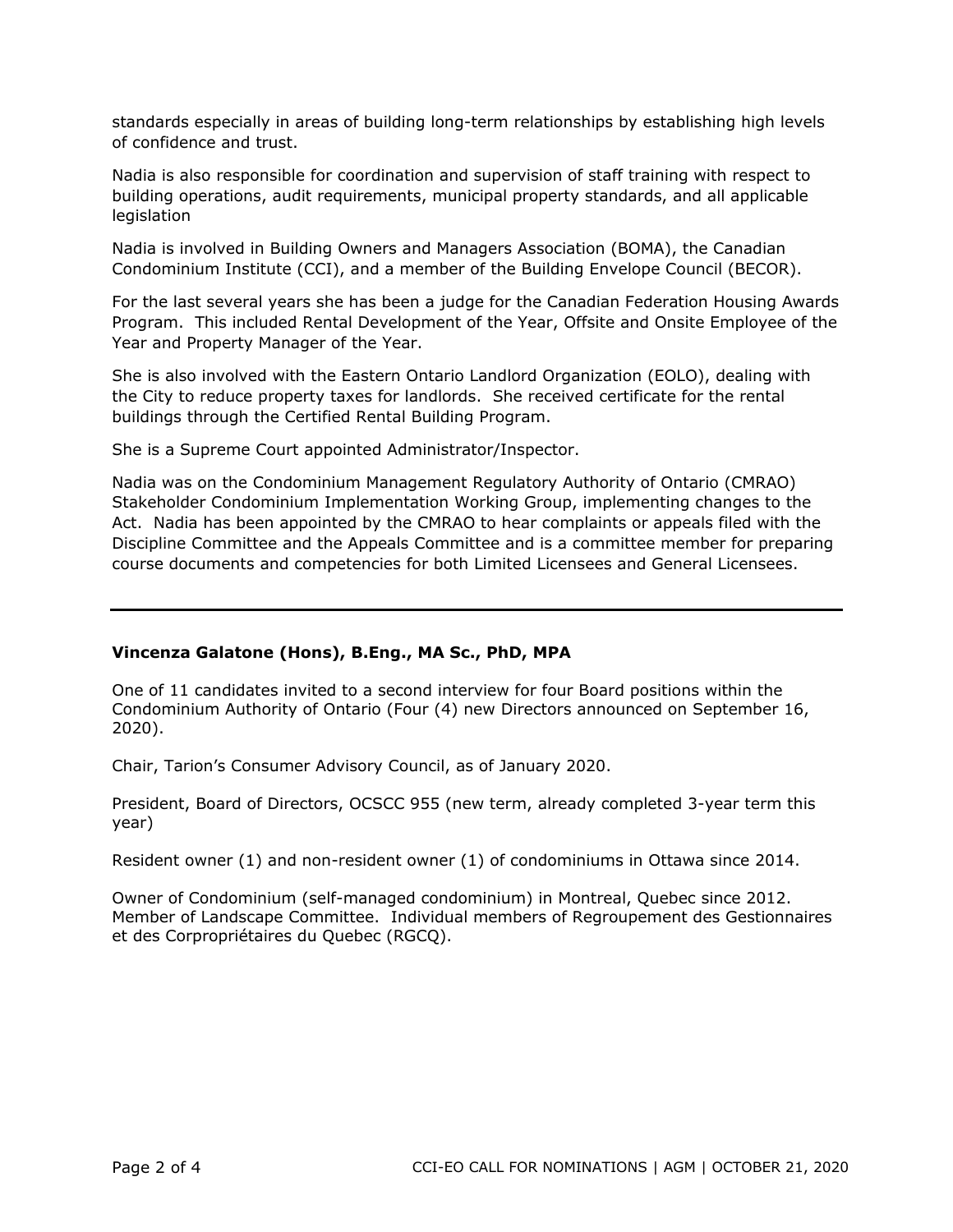#### **Nancy Houle, BA. (Hons), LL.B. Davidson Houle Allen LLP Condominium Law**

Nancy is one of the founding partners of Davidson Houle Allen LLP. Her practice includes general corporate advice to condominium corporations, financing and secured transactions, construction law, building deficiency litigation, and proceedings involving disputes between condominium corporations and residents.

#### **Michael Trendota, MBA, CPM, RCM Alwington Communities**

Michael has a wide range of experience in the condominium industry. He has sat on ACMO committees, is a frequent presenter at industry events and conferences, and is an instructor at George Brown College where is teaches ACMO courses to the next generation of condominium managers.

#### **Justin Tudor, P.Eng. Keller Engineering**

Justin is the President and Senior Project Manager at Keller Engineering, a multi-discipline building science and envelope firm that has been providing tailored engineering investigatory and project management services with a focus on condominium restoration since 1982. He has more than 15 years of experience in the field of building science and structural engineering.

Justin has overseen and completed hundreds of reserve fund studies, building conditions assessments, and technical audits, while leading building element investigation including odour transfers, cladding failures, water infiltration, concrete, masonry deterioration and membrane replacements.

As a contract administrator, Justin prepares drawings and specifications for the structural rehabilitations, window and roofing replacements, parking renewals, and envelope restorations.

# **Jonathan Wright, LL.B, LL.M Elia Associates Condominium Lawyers**

Jonathan practises in all areas of post-development condominium law, with a particular interest and expertise in commercial and construction litigation in the context of a condominium. Jonathan considers himself to be incredibly intelligent, hardworking, and diligent, and one day hopes to convince his colleagues that he is all of these things.